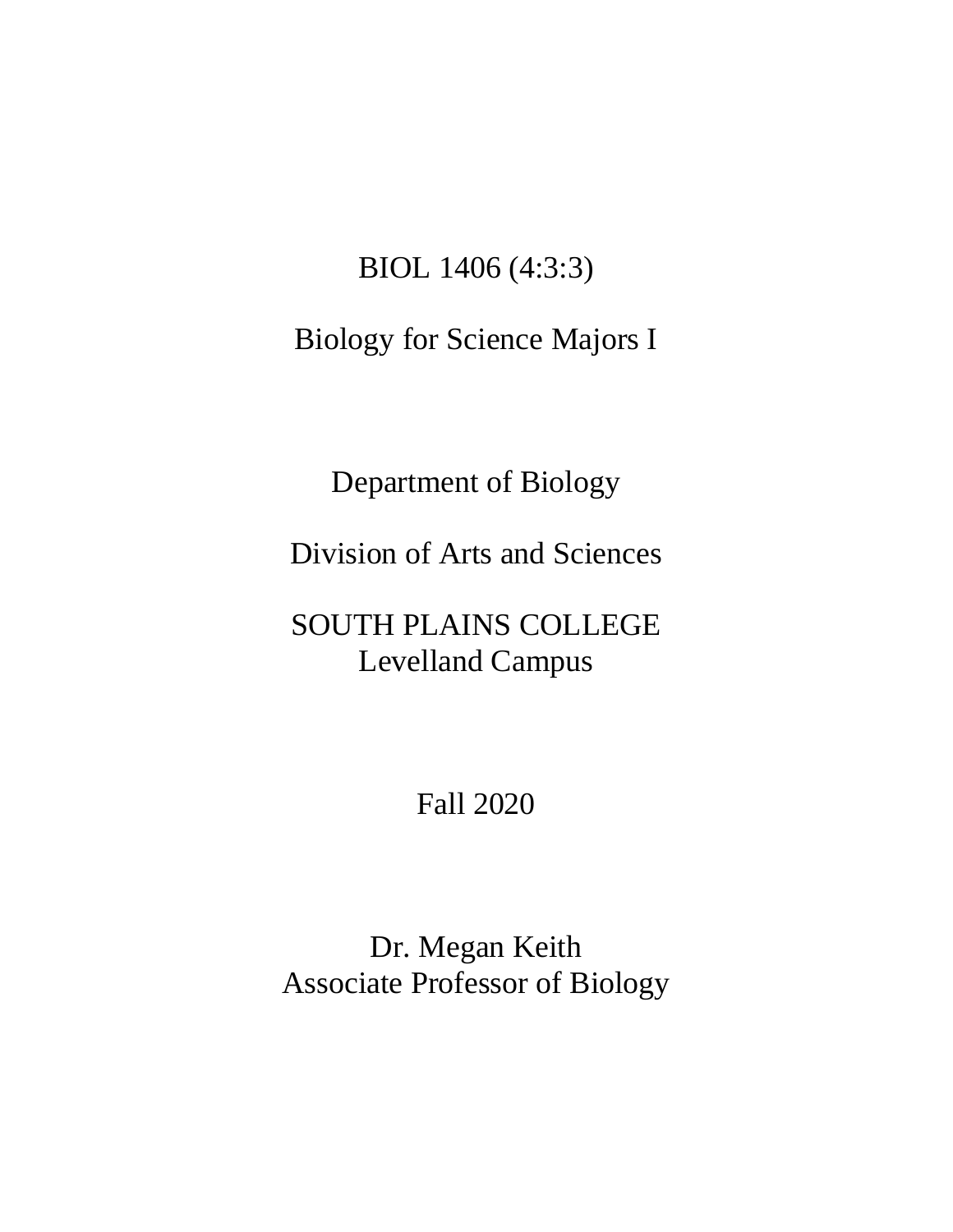# **SOUTH PLAINS COLLEGE BIOL 1406.151- GENERAL BIOLOGY FOR SCIENCE MAJORS I FALL 2020** SOUTH PLAINS<br>
BIOL 1406.151- GENERAL BIOLOGY FOR SCIENCE<br>
FALL 2020<br>
Instructor: Dr. Megan Keith Office Hours: Mon./Wed. 8:30AM – 9:30AM<br>
Tues./Thurs. 9:00AM – 10:30AM (virtual only)



Email: [mkeith@southplainscollege.edu](mailto:mkeith@southplainscollege.edu) Fri. 9:00AM – 12:00PM

Office: Science Building S132 Tues./Thurs. 9:00AM – 10:30AM (**virtual only**)

Virtual meetings outside of the designated virtual office hours must be scheduled via Calendly.

**Course Description**: This course focuses on fundamental principles of living organisms including the chemistry of life, cell and molecular biology, genetics and evolution. This is the first semester of an integrated course for majors in biological sciences and related studies, including the medical disciplines.

#### **Student Learning Outcomes:**

- 1. To introduce basic biological principles through an integrated approach.
- 2. To investigate the cellular processes of living organisms with an emphasis on biological chemistry applications.
- 3. To investigate the mechanisms of genetics and inheritance.
- 4. To introduce the role and mechanisms of evolution in biology.

**Required Textbook/Online Materials:** Campbell BIOLOGY, 11<sup>th</sup> edition by Reece et al. with Mastering Biology access. **NOTE: This is an e-text, if you already own a copy of the book please see the instructions for ordering a Mastering Biology access code from Pearson posted on Blackboard.** 

**Required Lab Program:** Access to McGraw-Hill Connect.

**Other required materials:** A reliable internet connection and a webcam with microphone for use with Blackboard Collaborate, Zoom, etc. and the exam proctor. This can be a USB or internal webcam. **Mobile devices cannot be used for testing.**

\*Alternative purchasing options were listed in an email and are posted on Blackboard.\*

I require a textbook for the following reasons:

- 1) It is a great reference for upper level courses, comprehensive graduate exams, MCAT/PCAT prep, etc. (I used mine throughout both my undergraduate and graduate programs.)
- 2) It contains additional questions at the end of each chapter to help challenge you and assess your knowledge of the material.
- 3) I include some questions from the book on the exams.
- 4) Reading the chapter before we cover it in class is beneficial for learning and retention of information.

#### *Online Course Content*

• Blackboard is the primary source for course information.

• **Students need to access Blackboard regularly. Google Chrome is the preferred browser for use with Blackboard and will be REQUIRED when taking exams.**

• Specific course materials available include: PowerPoint lecture slides, lecture videos, reading assignments, messages and announcements from the instructor, study aids, quizzes, exams, lab exercises, etc.

#### *Communication*

The Course Messages and Announcement tools in Blackboard will be our primary mode of communication beginning August 24<sup>th</sup>. I use the Course Messages option so that I can keep a record of communication with each student. If I need to reach you individually and you have not responded to my message using Course Messages within 48 hours, I will email you as a last resort using your SPC email. Check your Course Messages regularly, it functions as an email tool within Blackboard but you will not receive notifications that you have received a message.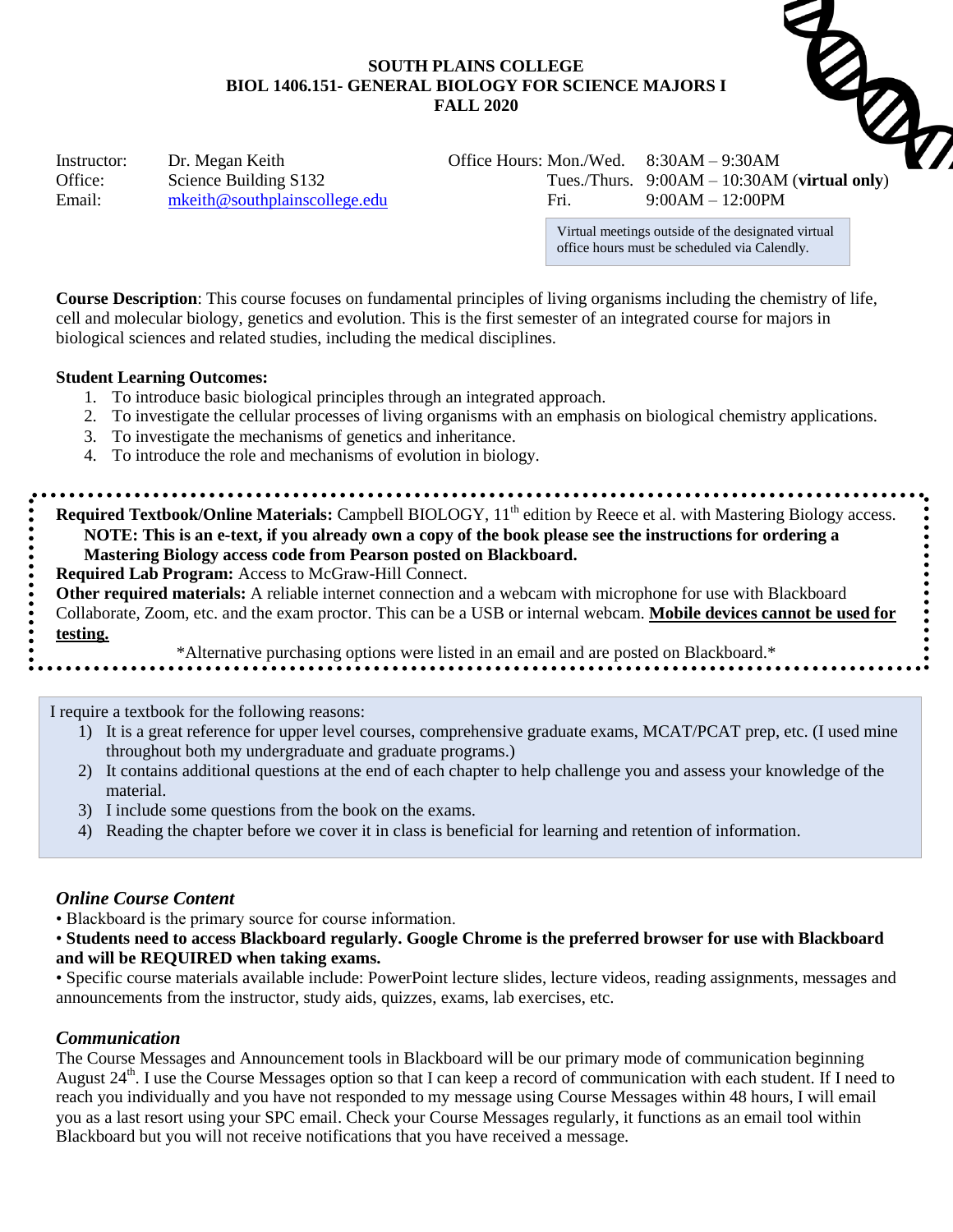#### **NOTE: Include something in the subject line that gives me an idea of the contents of the message.**

I will check my messages throughout the day Monday – Friday. I typically respond to all messages within 24 hours or less except for on weekends and holidays. I do have in-person labs on Mondays and Wednesdays so response time may be longer.

#### *Copyright Notice*

All material presented by the instructor in the course is copyright protected. The material presented by the instructor may not be modified or altered in any way. You have permission to print out one copy of any material presented by the instructor in this course (ex. course information sheet, contact information, and learning module checklists). The one copy must only be used for your personal educational use during this semester. The material may not be altered or modified in any way. The material may not be distributed in any way. You have permission to download the same material to your computer hard drive or other medium in order to print out the material needed. Any material downloaded may not be altered or modified in any way. The downloaded material may not be distributed in any way. If any course material is found on other websites, this because an act of academic misconduct and will be dealt with appropriately following the guidelines of the college concerning academic integrity.

#### *Assessment*

Final grades for the course will be calculated on a weighted scale: four exams (60%), quizzes (20%) and assignments (10%) and lab (10%). I follow a traditional grading scale:

 $90 - 100\% = A$   $80 - 89\% = B$   $70 - 79\% = C$   $60 - 69\% = D$   $\leq 59\% = F$ 

\***Course Average**: Calculated by the weighted average of the three grade categories indicated. If a student's final average *is less than* one half a percentage point away from the next higher letter grade, the instructor will consider giving the higher letter grade. For example, a student with an 89.51 would receive a letter grade of "A" for the course.

I do not curve final grades, however, we have resources available to you if you feel you need help in improving your grades. I also offer the opportunity for optional bonus points on SOME exams.

#### **Exams**

- Each major exam will cover material from BOTH lecture and lab material.
- The exam format may include multiple-choice questions, definitions, matching, short answer questions, and essay questions.
- ALWAYS read instructions carefully before beginning an exam.
- Each exam score is recorded as a percent score (number correct out of the total possible) with 100% being the maximum score.
- The final exam will be a comprehensive exam. This class lays a foundational knowledge of biology that you will need to build on as you continue your education.
- Students should **NOT** miss exams! Any student who misses an exam will have a 0 score entered for that exam. To avoid any technical issues during your exam, I suggest taking it as early as possible and within normal business hours. If you have problems at 2AM, I and other services will not be available to help you.

*Mandatory proctoring of major exams-* Online exams within this course require online proctoring. Therefore, students will be required to have a webcam (USB or internal) with a microphone when taking an exam or quiz. Students understand that this remote recording device is purchased and controlled by the student and that recordings from any private residence must be done with the permission of any person residing in the residence. To avoid any concerns in this regard, students should select private spaces for the testing. Various academic sites on each SPC campus offer secure private settings for recordings and students with concerns may discuss location of an appropriate space for the recordings with their instructor. Students must ensure that any recordings do not invade any third-party privacy rights and accept all responsibility and liability for violations of any third-party privacy concerns. Setup information will be provided prior to taking the proctored exam. **See exam testing procedures below.**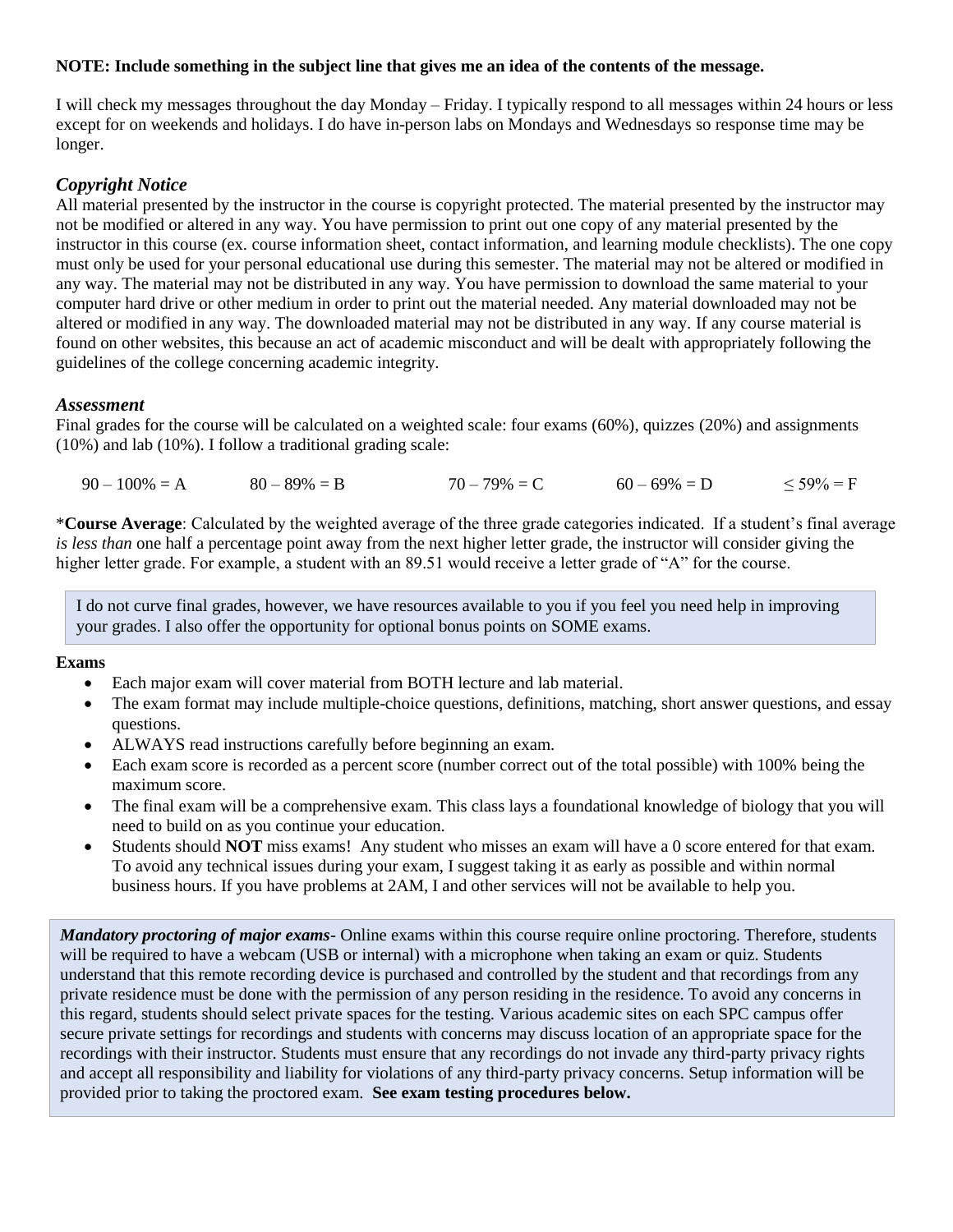*Exam testing procedures*- The following table lists conduct requirements for online exams, as well as conduct violations. In general, behave as if you are taking the exam in a classroom with a live proctor.

| <b>Exam conduct requirement</b>                               | Consequence for violation of exam conduct                                                                                                                             |
|---------------------------------------------------------------|-----------------------------------------------------------------------------------------------------------------------------------------------------------------------|
| Valid photo ID shown.                                         | A zero will be given for the exam until student identity is confirmed by a valid<br>photo ID.                                                                         |
| Microphone turned on and                                      | A 30% penalty will be given for an exam taken without the microphone being                                                                                            |
| recording.                                                    | turned on and recording throughout the entire exam.                                                                                                                   |
| Sufficient lighting of the testing                            | A 30% penalty will be given for an exam taken without enough lighting for the                                                                                         |
| area.                                                         | instructor to assess the testing environment.                                                                                                                         |
| Student remains in webcam<br>view during exam.                | A student who leaves the webcam view during an exam for any reason will<br>receive a zero for that exam. Take all bathroom breaks, etc. before beginning the<br>exam. |
| No unauthorized materials near                                | A student who has any unauthorized materials (books, notes, blank paper, phone,                                                                                       |
| desk area.                                                    | another computer, etc.) near the testing area will receive a zero for that exam.                                                                                      |
| No talking with others during                                 | A student who has any music or audio recordings playing during exams, or who                                                                                          |
| the exam or playing of music or                               | talks with any ADULT for any reason during the exam, will receive a zero for that                                                                                     |
| other audio recordings.                                       | exam.                                                                                                                                                                 |
| The exam is taken in an<br>approved proctored<br>environment. | Any exam taken without either the webcam software or in an approved testing<br>center will receive a zero for that exam.                                              |

\*\*Consequences for violating the above requirements will be suspended on Quiz 1, so that the instructor can educate students about proper testing behavior. This suspending of consequences is done as a service to students to prevent unintentional or honest mistakes during subsequent exams. Consequences will be suspended *only* on Quiz 1 as it is meant to be a practice quiz to familiarize you with the secure exam proctor. **I will provide feedback on any violations.**

#### **Any student who thinks that a penalty was misapplied can request that the penalty be reviewed according to the grievance procedure listed below.**

#### **Quizzes**

- Quizzes will be administered weekly. Dates are listed on the course schedule and will be posted on your calendar in Blackboard as they become available.
- Quizzes will cover lecture AND lab material.
- Read instructions carefully before beginning each quiz.
- Students will be given a set amount of time to finish the quiz.
- Always review your quizzes as I may leave feedback. This can be done by going to My Grades and clicking on the grade you received for that quiz.
- Missed quizzes CANNOT be made up unless proper documentation is provided for an excused absence.
- The lowest quiz grade (1) will be dropped at the end of the semester.

\*\*\*At this time, Proctorio will not be used on quizzes. This may change if academic dishonesty is observed by the instructor.

#### **Assignments**

 Assignments include Mastering Biology homework exercises as well as additional exercises to reinforce topics that students often struggle with. All assignments will be posted with clear instructions.

Assignments are meant to challenge you to apply what you are learning in class to various situations. This skill is needed in your upper level biology courses, so it is my goal to help you develop this skill early in your academic career.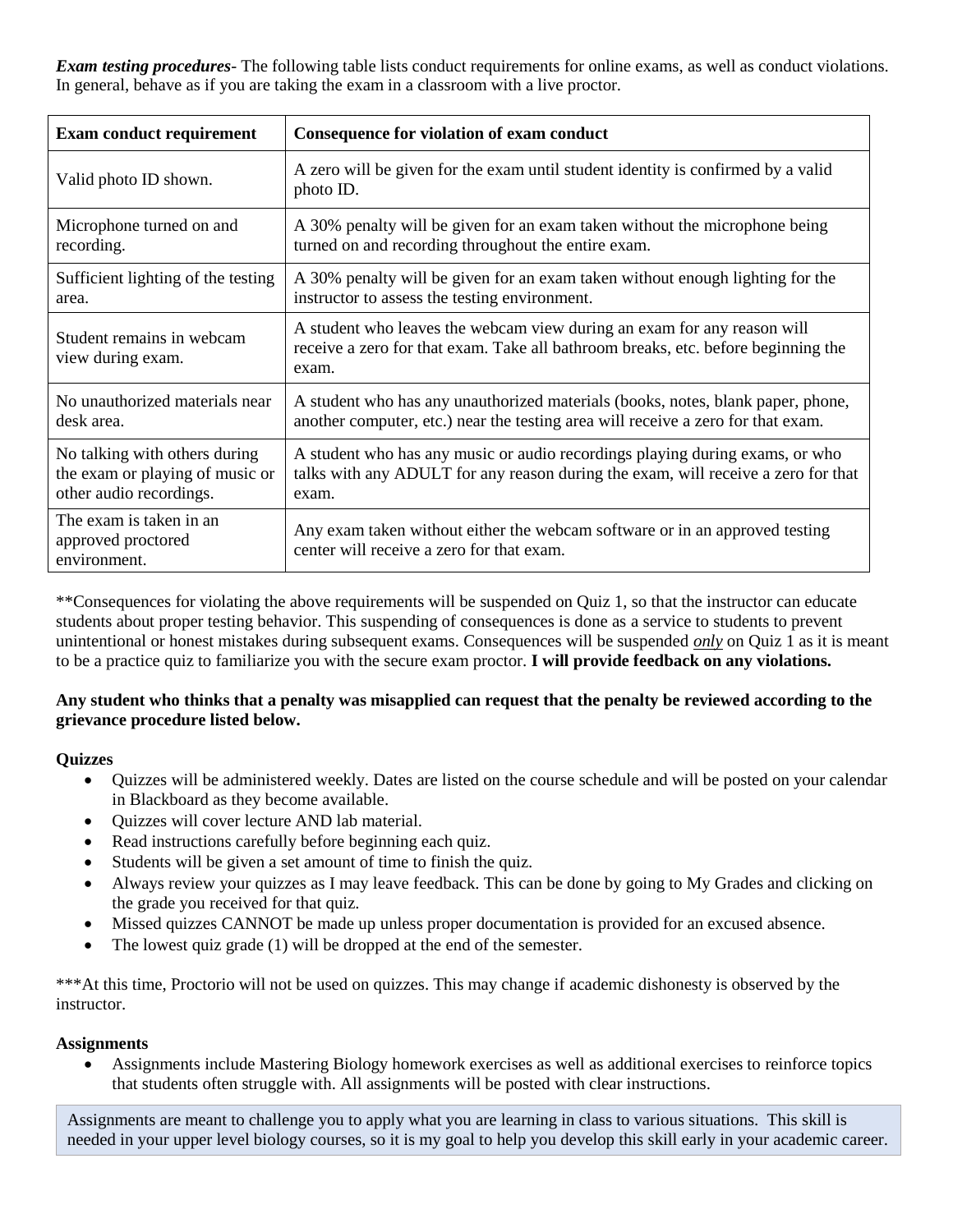#### *Policies, Procedures, and Rules*

This course will be conducted according to the policies and procedures of the South Plains College Student Handbook and General Catalog.

- **1. Attendance-** Regular and consistent interaction with online lessons and textbook materials is necessary for satisfactory achievement.
	- Attendance will be measured by a student's ability to consistently log on to Blackboard and COMPLETE the assigned work. Failure to turn in assignments will be recorded as an "absence." The instructor will monitor student statistics throughout the duration of the course and will contact you if your personal statistics deviate from what is "normal" for the rest of the class.
	- The student may be administratively withdrawn from the course when they have **failed to turn in a total of four (4) graded assignments, quizzes, etc. (at any time; for any reason) or failed to complete one exam, AND the minimum course objectives cannot be met.**
	- Students who enroll in a course but have "Never Attended" by the official census date, as reported by the faculty member, will be administratively dropped by the Office of Admissions and Records. A student who does not meet the attendance requirements of a class as stated in the course syllabus and does not officially withdraw from that course by the official census date of the semester, may be administratively withdrawn from that course and receive a grade of "X."

Students who miss multiple assignments typically fall so far behind that they are unable to catch up and their grades suffer on that section of material. Set yourself up for success; manage your time wisely so that you can spend the time required to do well on your work and study effectively.

**2. Technical difficulties**- If you experience technical difficulties please refer to the list of offices/personnel to call for help with your unique issue(s). Please send a course message *immediately* to notify the instructor of these difficulties. **You will be allowed one and only one reset on any assignment/exam for the semester.**

Should issues arise that are out of your control (i.e., Blackboard shuts down indefinitely) then the instructor will adjust assignment availability and due dates as appropriate.

- **3. Make-up policy** If you experience computer problems or miss assignments, you *will not* be able to make up or retake the assignment. All SPC campuses will have internet and computer access for students. A missed assignment will result in a zero on that assignment, *no exceptions*. I provide a checklist of tasks that need to be completed with each learning module in addition to the course schedule, therefore, there should be no confusion about what needs to be turned in and when it is due. **If you become so sick that you cannot perform your work, a doctor's note will be required as documentation to get an extension on the missed work. Communication is extremely important in these circumstances!**
- **4. Online Course Netiquette** Remember that you are addressing a professor and/or a group, even though you don't see them.
	- Don't say things that you wouldn't say publicly in a traditional class setting.
	- Don't address comments to individuals unless you want all to know what you are telling that person.
	- Don't share confidential information.
	- Read any messages or comments before sending; once it is out there, you can't change it.
	- Access your course messages frequently and read through an entire message before you reply.
	- Because electronic communication does not show smiles and frowns (other than the graphic kind), or employ intonation, humor and sarcasm might be misunderstood. Use these carefully and employ good word choice so that your meaning comes through clearly.
	- Avoid sending unkind messages. Besides angering others and reflecting poorly on you, they may have the effect of shutting down discussion.
	- Aim for clarity and readability in your text. Paragraph often, avoid using only capital letters, and stay away from character symbols and conventions that get in the way of visual comfort.
	- Although electronic communication can be very informal, try for good language usage so that your message comes through rather than your mistakes (many mail programs have spell checkers). Avoid correcting other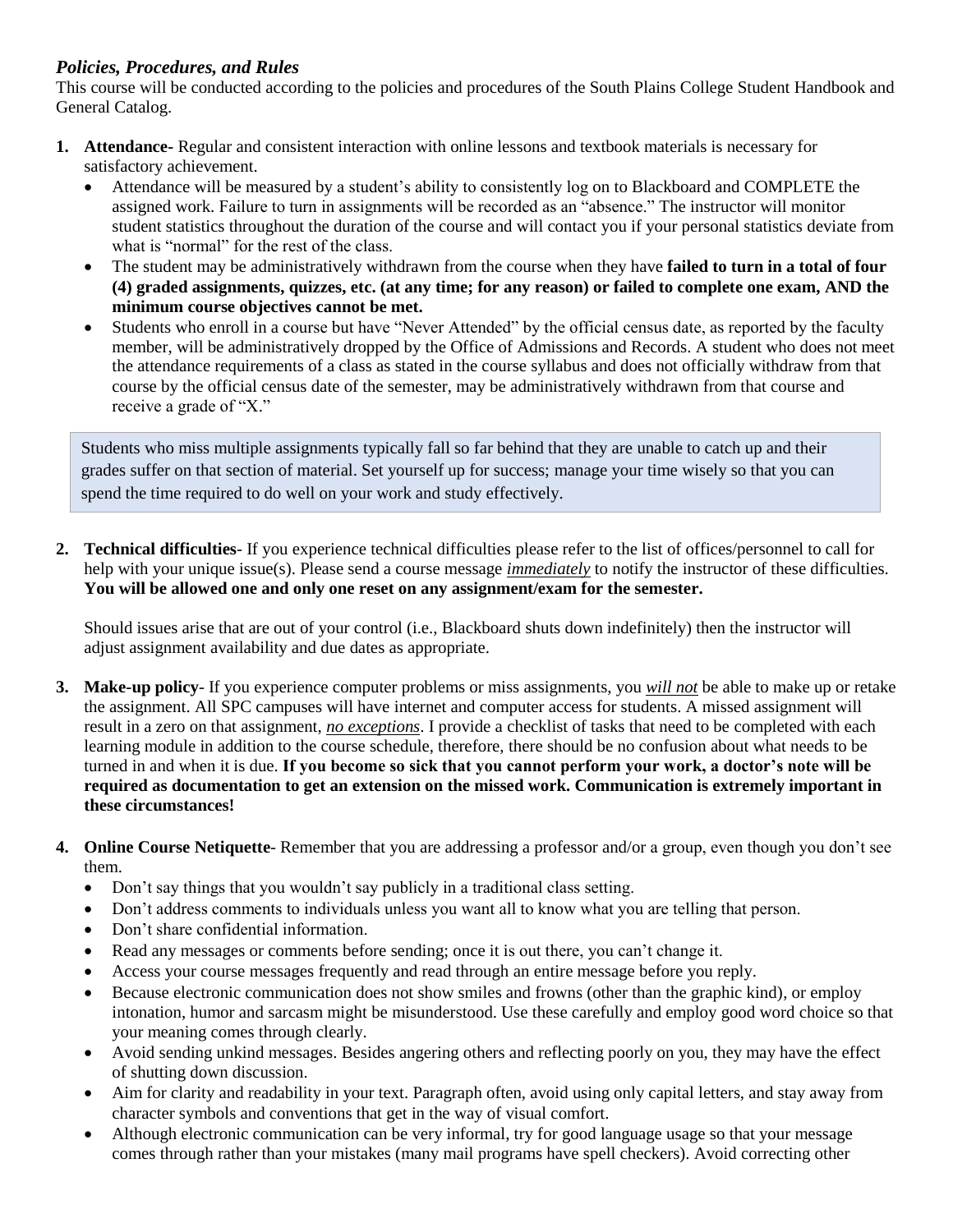people's language, however. Try to be clear, indicating what you are talking about fully instead of presuming that others know which message you are responding to, what chapter or assignment you are referring to, etc.

- Use of inappropriate or disrespectful language, cyber bullying, etc. will result in a zero for that assignment and will require that the student attend a meeting with the instructor and/or any other appropriate faculty to address this issue.
- **5. Academic Integrity** It is the aim of the faculty of South Plains College to foster a spirit of complete honesty and a high standard of integrity. The attempt of any student to present any work as their own which he or she has not honestly performed is regarded at SPC as a most serious offense and renders the offender liable to serious consequences, possibly suspension. Failure to comply with this policy will result in an F for the assignment and can result in an F for the course if circumstances warrant.
	- Plagiarism violations include, but are not limited to, the following:
		- 1. Turning in a paper that has been purchased, borrowed, or downloaded from another student, an online term paper site, or a mail order term paper mill;
		- 2. Cutting and pasting together information from books, articles, other papers, or online sites without providing proper documentation;
		- 3. Using direct quotations (three or more words) from a source without showing them to be direct quotations and citing them; or
		- 4. Missing in-text citations.
	- Cheating violations include, but are not limited to, the following:
		- 1. Knowingly using, buying, selling, stealing, or soliciting, in whole or in part, an administered test's content;
		- 2. Discovering the content of an examination before it is given, including bribing another person to obtain an unadministered test or information about an unadministered test;
		- 3. Using an unauthorized source of information (notes, textbook, text messaging, internet, apps) during an examination, quiz, or homework assignment;
		- 4. Entering an office or building to obtain unfair advantage;
		- 5. Taking an examination for another;
		- 6. Altering grade records;
		- 7. Copying another's work during an examination or on a homework assignment;
		- 8. Collaborating with or seeking aid from another person during a test;
		- 9. Rewriting another student's work in Peer Editing so that the writing is no longer the original student's; or
		- 10. Taking pictures of a test, test answers, or someone else's paper.
- **6. Privacy-** The federal law guaranteeing student privacy is the policy of this instructor as well as that of SPC. This means that I will not discuss your grade with anyone other than YOU.
- **7. Grievance procedure:** If a student is having a problem with the course policies or the instructor, he or she should *first* try and resolve any such problems with the instructor. If the problem is not resolved, the student may proceed to the Biology Department Chair, who can advise the student on how to resolve the problem, or direct them to the appropriate office.
- **8. Student Code of Conduct Policy:** Any successful learning experience requires mutual respect on the part of the student and the instructor. Neither instructor nor student should be subject to others' behavior that is rude, disruptive, intimidating, aggressive, or demeaning**.** Student conduct that disrupts the learning process or is deemed disrespectful or threatening shall not be tolerated and may lead to disciplinary action and/or removal from class.
- **9. Diversity Statement:** In this class, the teacher will establish and support an environment that values and nurtures individual and group differences and encourages engagement and interaction. Understanding and respecting multiple experiences and perspectives will serve to challenge and stimulate all of us to learn about others, about the larger world and about ourselves. By promoting diversity and intellectual exchange, we will not only mirror society as it is, but also model society as it should and can be.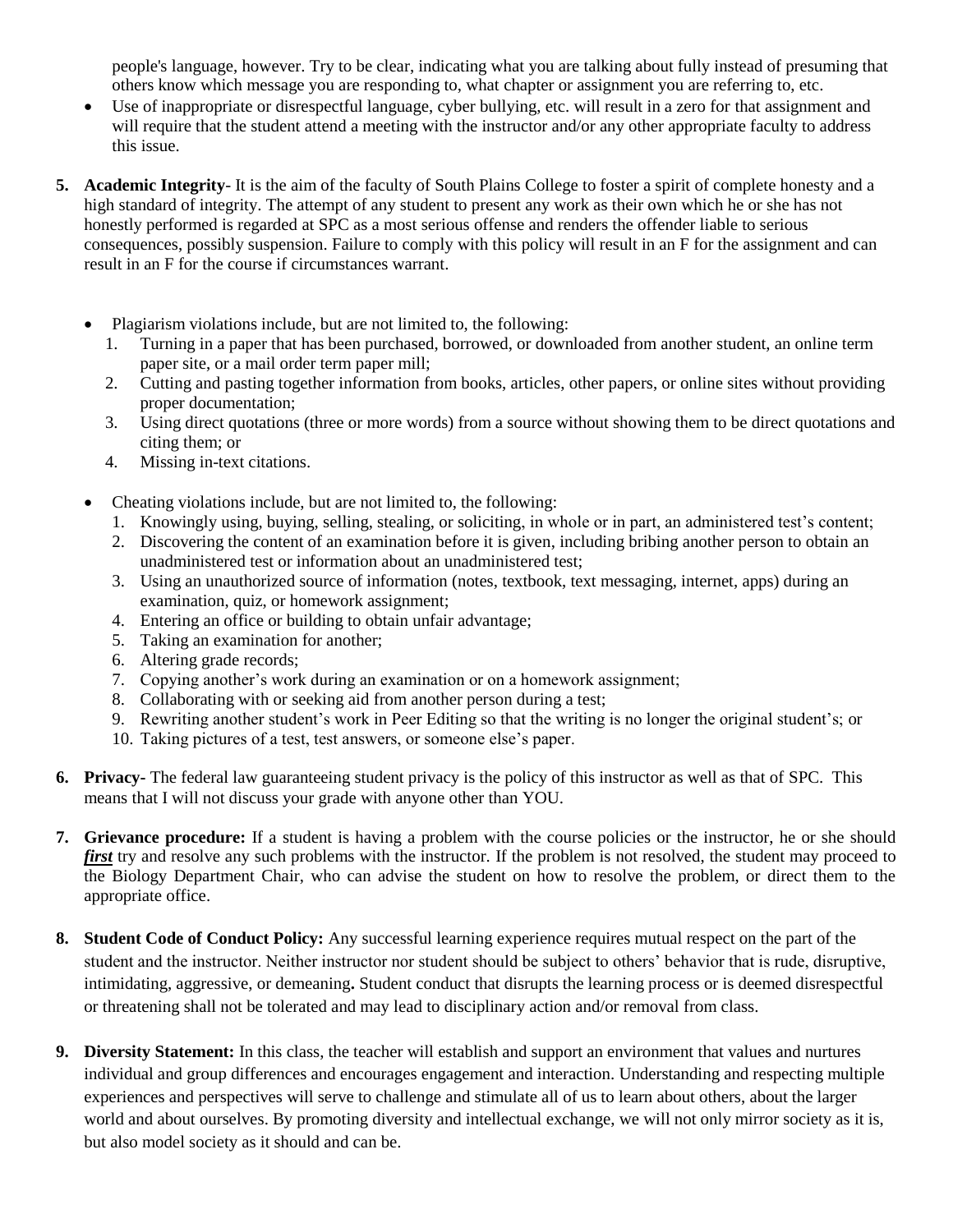- **10. Disability Statement:** Students with disabilities, including but not limited to physical, psychiatric, or learning disabilities, who wish to request accommodations in this class should notify the Disability Services Office early in the semester so that the appropriate arrangements may be made. In accordance with federal law, a student requesting accommodations must provide acceptable documentation of his/her disability to the Disability Services Office. For more information, call or visit the Disability Services Office at Levelland (Student Health & Wellness Office) 806- 716-2577, Reese Center (Building 8) 806-716-4675, or Plainview Center (Main Office) 806-716-4302 or 806-296- 9611.
- **11. Nondiscrimination Policy:** South Plains College does not discriminate on the basis of race, color, national origin, sex, disability or age in its programs and activities. The following person has been designated to handle inquiries regarding the non-discrimination policies: Vice President for Student Affairs, South Plains College, 1401 College Avenue, Box 5, Levelland, TX 79336. Phone number 806-716-2360.
- **12. Title IX Pregnancy Accommodations Statement:** If you are pregnant, or have given birth within six months, Under Title IX you have a right to reasonable accommodations to help continue your education. To [activate](http://www.southplainscollege.edu/employees/manualshandbooks/facultyhandbook/sec4.php) accommodations you must submit a Title IX pregnancy accommodations request, along with specific medical documentation, to the Director of Health and Wellness. Once approved, notification will be sent to the student and instructors. It is the student's responsibility to work with the instructor to arrange accommodations. Contact the Director of Health and Wellness at 806-716-2362 or email [cgilster@southplainscollege.edu](mailto:cgilster@southplainscollege.edu) for assistance.
- **13.** *COVID-19: It is the policy of South Plains College for the Fall 2020 semester that as a condition of on-campus enrollment, all students are required to engage in safe behaviors to avoid the spread of COVID-19 in the SPC community. Such behaviors specifically include the requirement that all students properly wear CDC-compliant face coverings while in SPC buildings including in classrooms, labs, hallways, and restrooms. Failure to comply with this policy may result in dismissal from the current class session. If the student refuses to leave the classroom or lab after being dismissed, the student may be referred to the Dean of Students on the Levelland campus or the Dean/Director of external centers for Student Code of Conduct Violation.*

**Note: The instructor reserves the right to modify the course syllabus and policies, as well as notify students of any changes, at any point during the semester.**